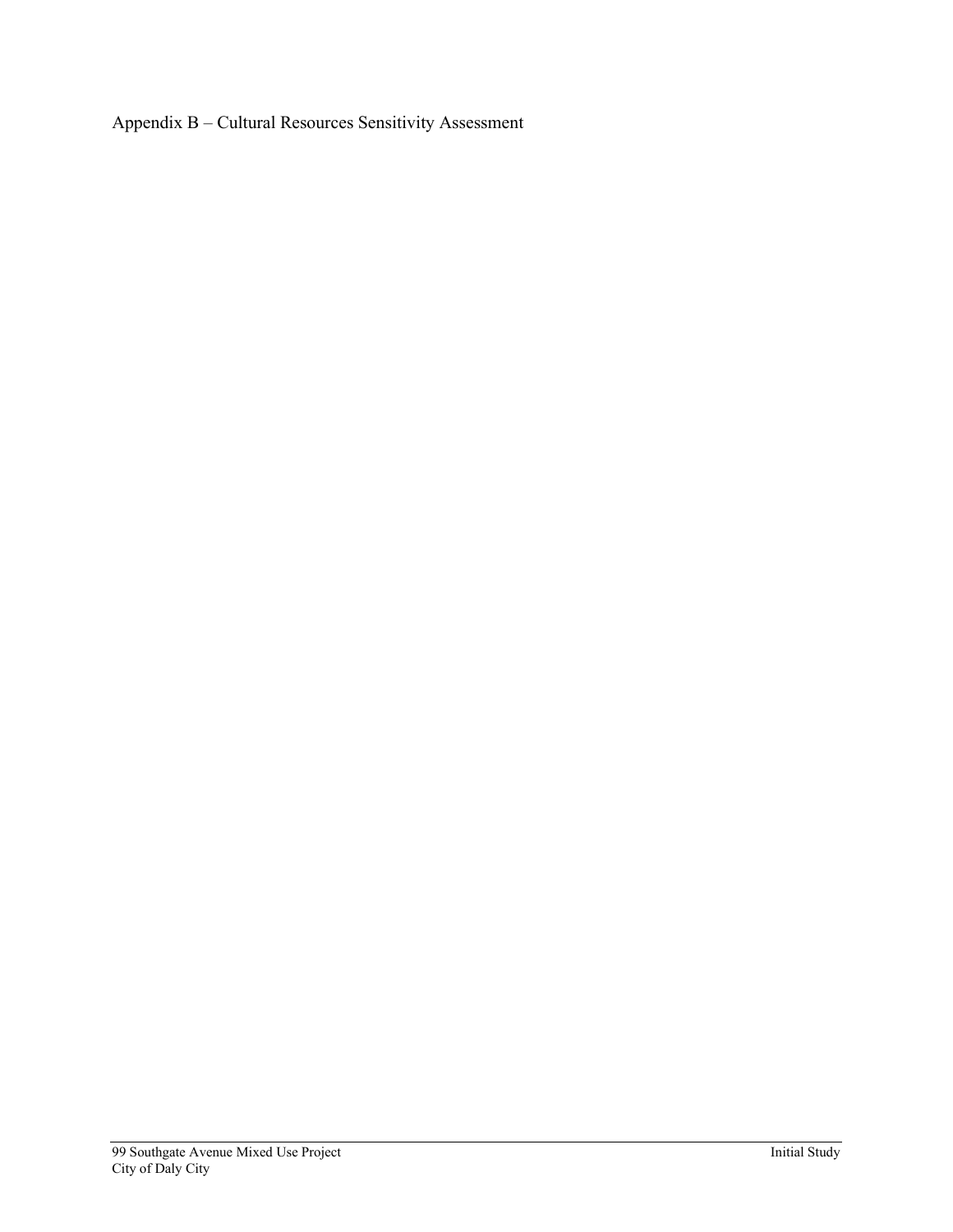

Connor Tutino David J Powers and Associates 1736 Franklin Street, Suite 300 Oakland, CA 94612

July 2, 2021

## **RE: Cultural Resources Sensitivity Assessment for 99 Southgate Avenue, Daly City**

Dear Mr. Tutino,

A new 7-story, 362,135 sf mixed-use building is proposed for the former Burlington retail store at 99 Southgate Avenue, Daly City (APN 002-201-570). The existing building and parking lot would be demolished. This memorandum discusses the cultural resources sensitivity of the project area based on record search results, review of geological and soil data, and examination of historic maps and aerial photos.

A record search for previously recorded cultural resources was completed at the Northwest Information Center on June 22, 2021 (NWIC #20-2576). No cultural resources are known in the project area, and no archaeological resources are located within  $\frac{1}{2}$ -mile. One built environment resource, the Westlake Community Baptist Church, is located within a ½-mile radius; the project has no potential to affect this resource. Complete record search results are attached.

Site soils are artificial fill, which the USDA classifies as urbanland, overlying Pleistocene pediment deposits (Witter et al. 2006; USDA 2021). Topographic maps show that extensive filling took place to create the Westlake shopping center, such that the original ground surface is 10-20 feet lower than the current elevation of the shopping center (USGS 1947, 1968). An intermittent drainage ran through the project area prior to filling, but the nearest fresh water was at Lake Merced, ¾-mile (1230 meters) to the north. The Pleistocene age of the soil, sloping topography, distance from fresh water, and recent modification of the land surface makes the project area unlikely to contain buried archaeological sites.

The project area was undeveloped hillslope prior to construction of the Westlake Shopping Center around 1955. The former Burlington building currently on the project area was constructed circa 1965 based on review of aerial photographs (Aero Services Corporation 1956; Cartwright Aerial Surveys 1965). No indication of historic-era structures or landscape features is evident from historical map and aerial photography coverage.

Given this information, the project area has very low sensitivity for either prehistoric or historic-era archaeological resources. The proposed project therefore does not appear to have the potential to affect archaeological resources as defined in the CEQA Guidelines (§15064.5).

Figures and references appear on the following pages. Please contact me if you have any questions or comments regarding this memorandum.

Yours truly,

Janiel Sing

Daniel Shoup, Principal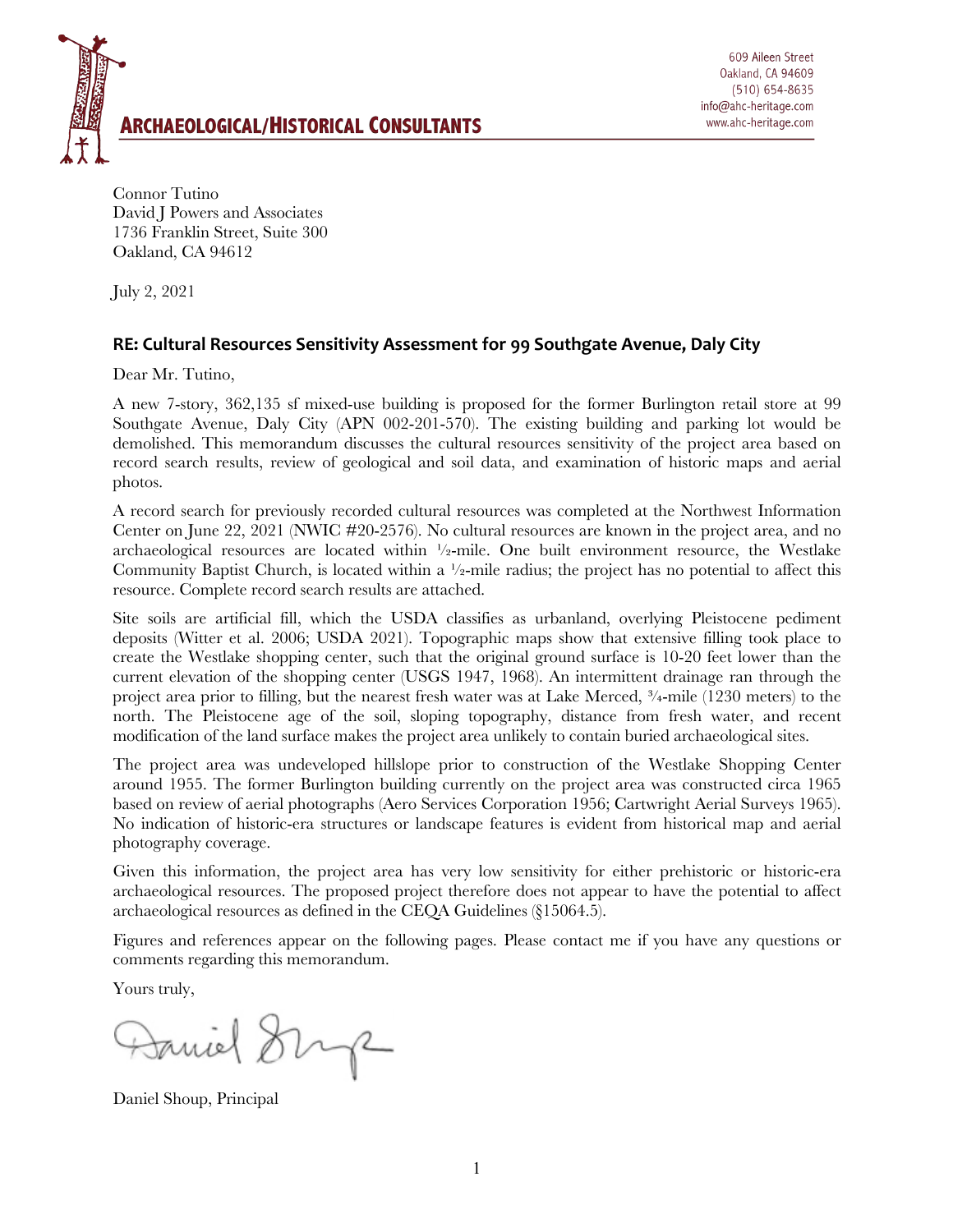

## **ARCHAEOLOGICAL/HISTORICAL CONSULTANTS**

## **References**

Aero Services Corporation

1956 Flight DDB-1956. Available at:

https://mil.library.ucsb.edu/apcatalog/report/report.php?filed\_by=DDB-1956, accessed June 30, 2021.

Cartwright Aerial Surveys

- 1965 Flight CAS-65-130. Available at: https://mil.library.ucsb.edu/apcatalog/report/report.php?filed\_by=CAS-65-130, accessed June 30, 2021.
- USDA (United States Department of Agriculture)
- 2021 Web Soil Survey. Available at: https://websoilsurvey.sc.egov.usda.gov/App/HomePage.htm, accessed June 30, 2021.
- USGS (United States Geological Survey)
- 1939 San Mateo 15' Quadrangle
- 1947 San Francisco South 7.5' Quadrangle
- 1968 San Francisco South 7.5' Quadrangle
- Witter, Robert C., Keith L. Knudsen, Janet M. Sowers, Carl M. Wentworth, Richard D. Koehler, and Carolyn E. Randolph
- 2006 Maps of Quaternary Deposits and Liquefaction Susceptibility in the Central San Francisco Bay Region, California. USGS Open-File Report 2006-1037. Available at: https://pubs.usgs.gov/of/2006/1037/of06-1037\_1c.pdf, accessed June 30, 2021.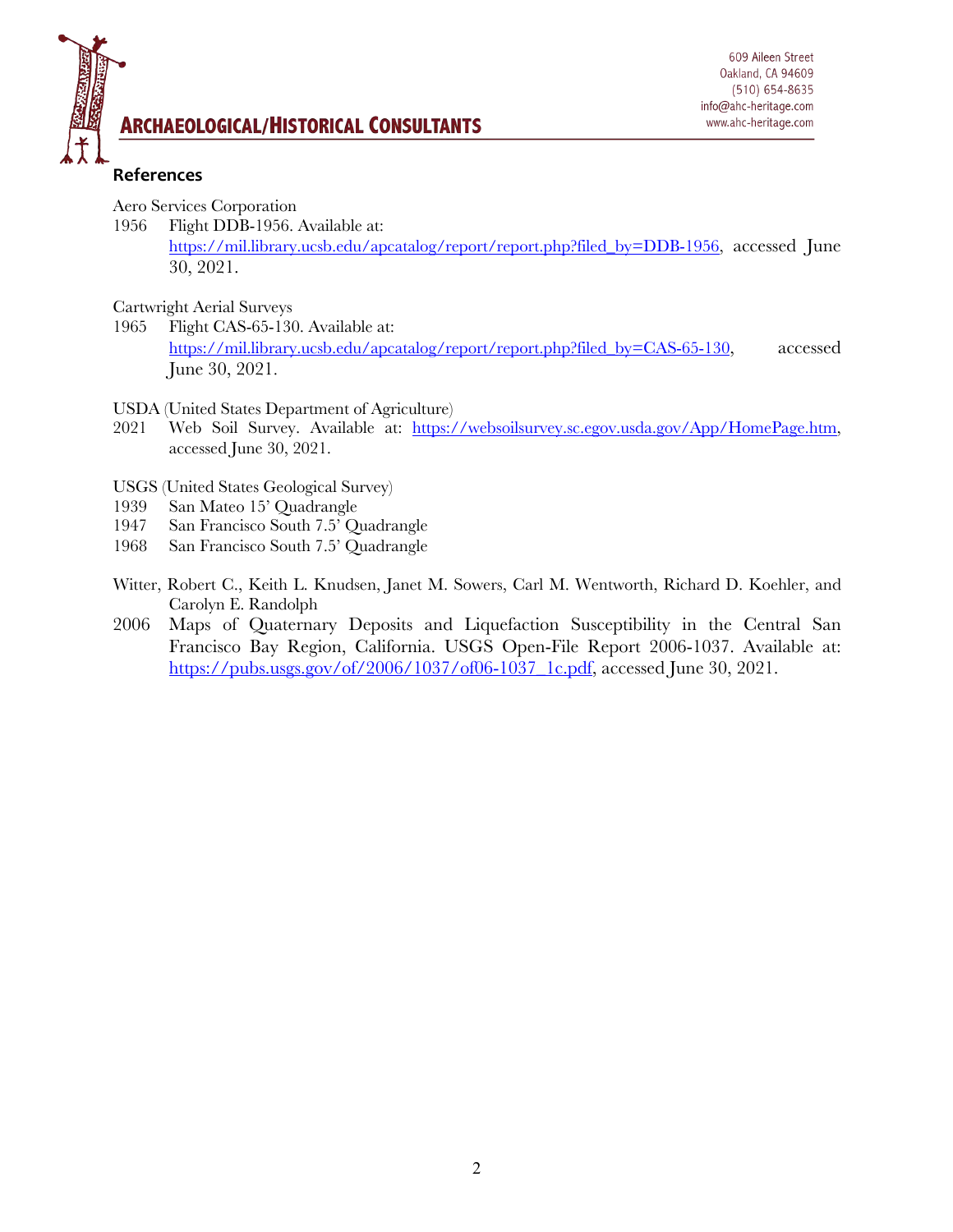**ARCHAEOLOGICAL/HISTORICAL CONSULTANTS** 

609 Aileen Street Oakland, CA 94609  $(510) 654 - 8635$ info@ahc-heritage.com www.ahc-heritage.com

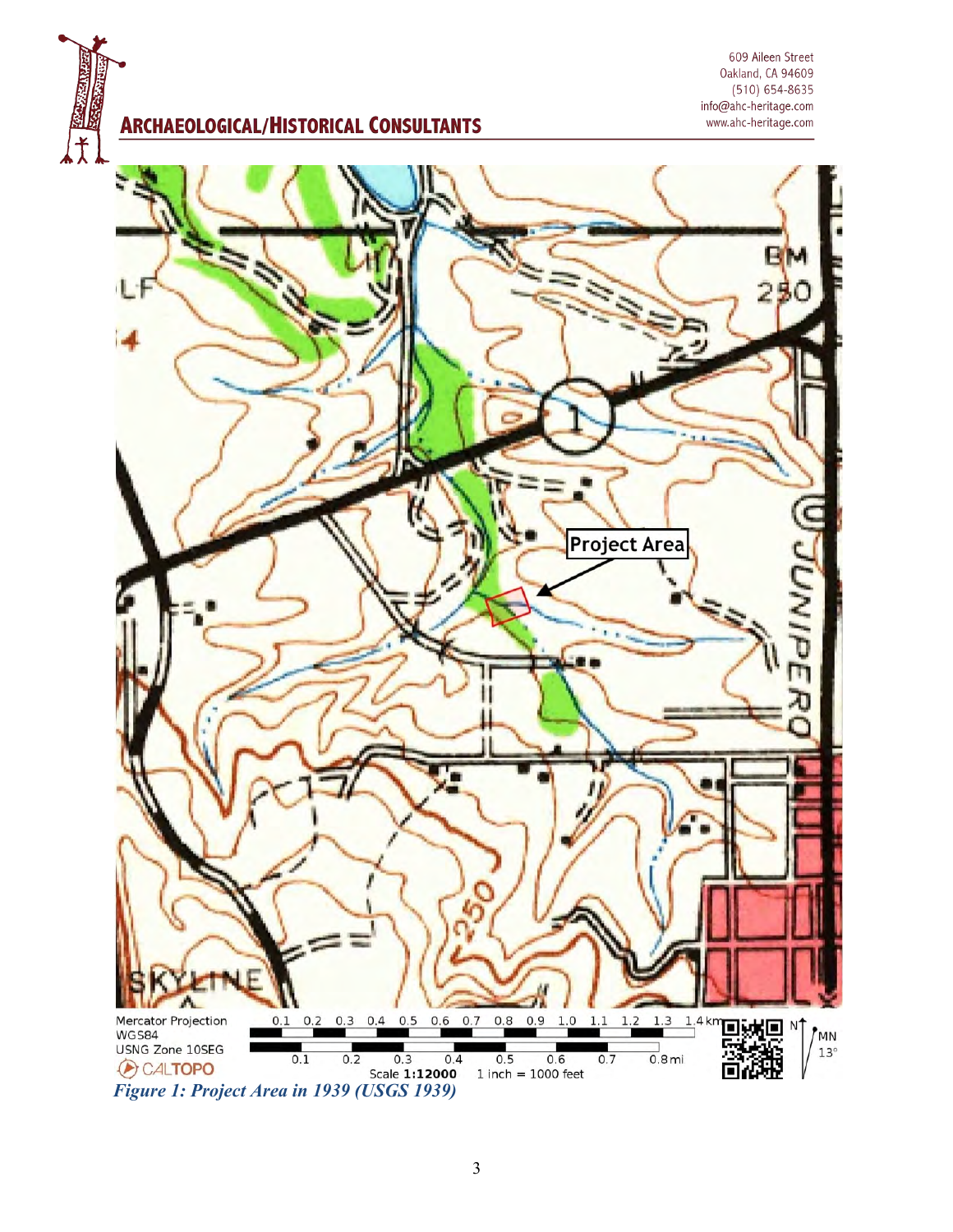**ARCHAEOLOGICAL/HISTORICAL CONSULTANTS** 

609 Aileen Street Oakland, CA 94609  $(510) 654 - 8635$ info@ahc-heritage.com www.ahc-heritage.com

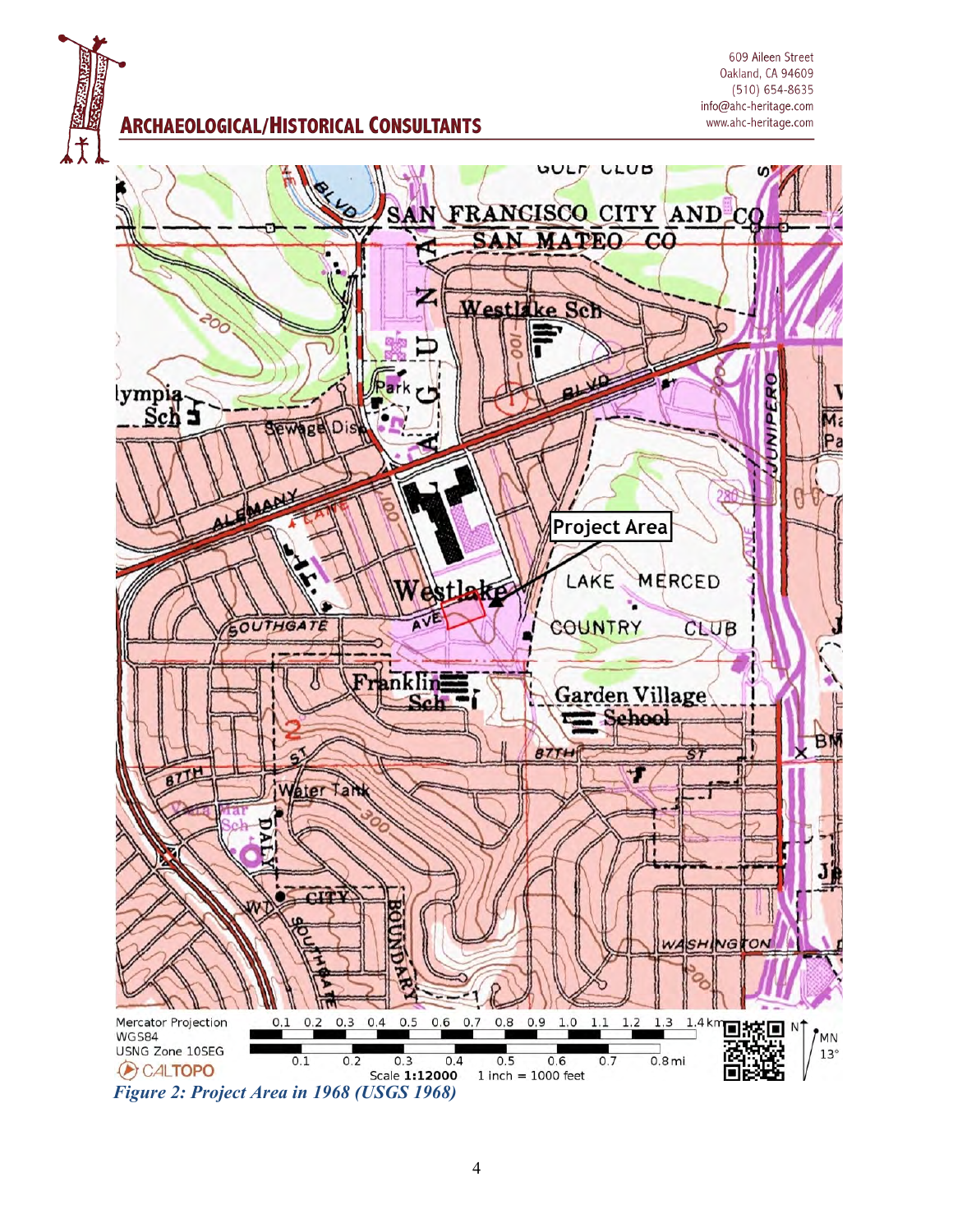

6/22/2021 NWIC File No.: 20-2576

Daniel Shoup Archaeological/Historical Consultants 609 Aileen St. Oakland, CA 94609

Re: 99 Southgate Avenue

The Northwest Information Center received your record search request for the project area referenced above, located on the San Francisco South USGS 7.5' quad(s). The following reflects the results of the records search for the project area and a ½ mi. radius:

| Resources within project area:             | None listed                                             |
|--------------------------------------------|---------------------------------------------------------|
| Resources within $\frac{1}{2}$ mi. radius: | P-41-002168                                             |
| Reports within project area:               | None listed                                             |
| Reports within $\frac{1}{2}$ mi. radius:   | S-3137, 24342, 31054, 31832, 37484, 38073, 39631, 49340 |

| <b>Resource Database Printout (list):</b>            | $\Box$ enclosed $\boxtimes$ not requested $\Box$ nothing listed |  |
|------------------------------------------------------|-----------------------------------------------------------------|--|
| <b>Resource Database Printout (details):</b>         | $\boxtimes$ enclosed $\Box$ not requested $\Box$ nothing listed |  |
| <b>Resource Digital Database Records:</b>            | $\Box$ enclosed $\boxtimes$ not requested $\Box$ nothing listed |  |
| <b>Report Database Printout (list):</b>              | $\Box$ enclosed $\boxtimes$ not requested $\Box$ nothing listed |  |
| <b>Report Database Printout (details):</b>           | $\boxtimes$ enclosed $\Box$ not requested $\Box$ nothing listed |  |
| <b>Report Digital Database Records:</b>              | $\Box$ enclosed $\boxtimes$ not requested $\Box$ nothing listed |  |
| <b>Resource Record Copies:</b><br>[within]           | $\Box$ enclosed $\Box$ not requested $\boxtimes$ nothing listed |  |
| <b>Report Copies:</b>                                | $\Box$ enclosed $\Box$ not requested $\boxtimes$ nothing listed |  |
| <b>OHP Built Environment Resources Directory:</b>    | $\boxtimes$ enclosed $\Box$ not requested $\Box$ nothing listed |  |
| <b>Archaeological Determinations of Eligibility:</b> | $\Box$ enclosed $\Box$ not requested $\boxtimes$ nothing listed |  |
| <b>CA Inventory of Historic Resources (1976):</b>    | $\Box$ enclosed $\boxtimes$ not requested $\Box$ nothing listed |  |
| <b>Historical Maps:</b>                              | $\Box$ enclosed $\boxtimes$ not requested $\Box$ nothing listed |  |
| <b>Local Inventories:</b>                            | $\Box$ enclosed $\boxtimes$ not requested $\Box$ nothing listed |  |
| <b>GLO and/or Rancho Plat Maps:</b>                  | $\Box$ enclosed $\boxtimes$ not requested $\Box$ nothing listed |  |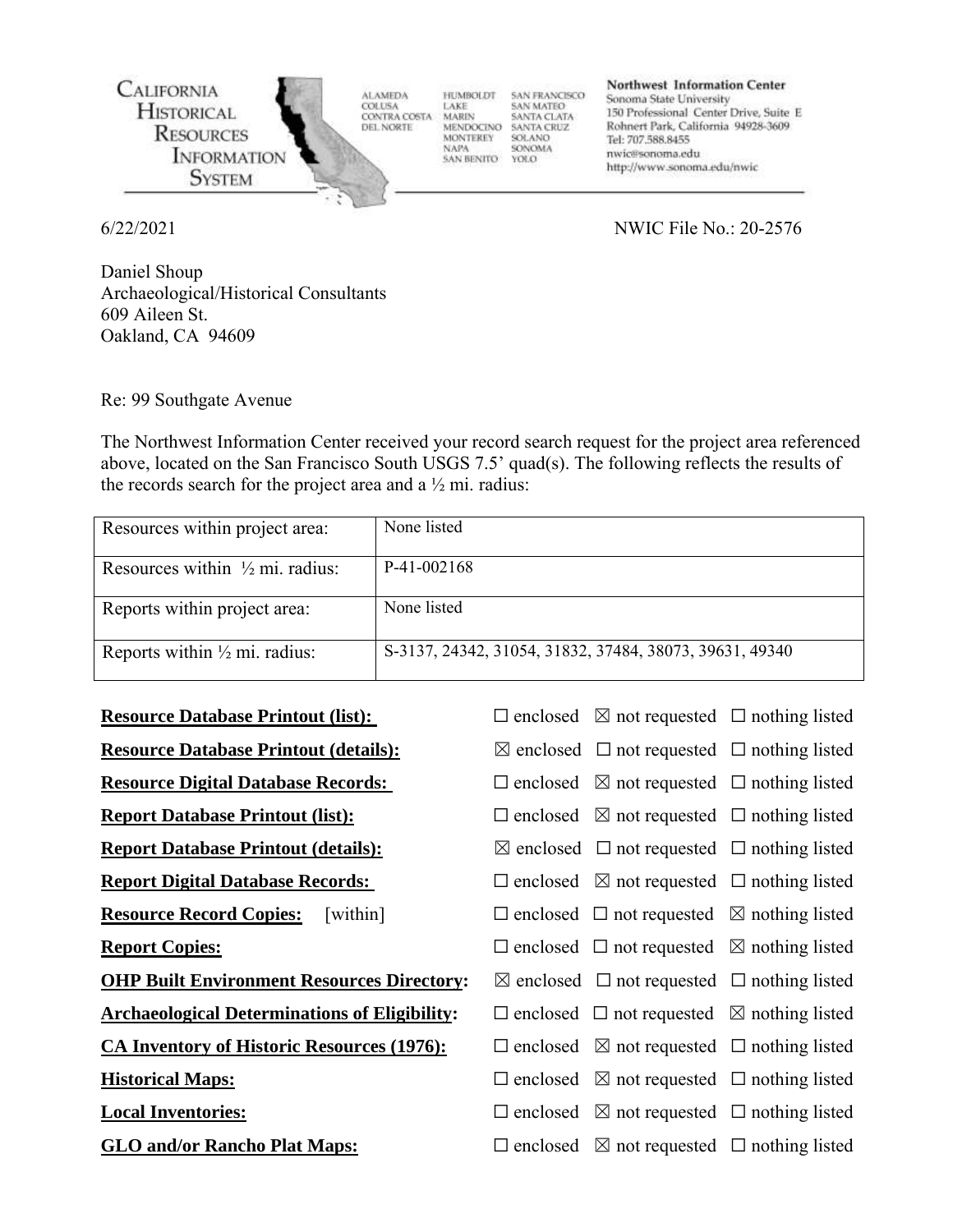\*Notes:

\*\* Current versions of these resources are available on-line: Caltrans Bridge Survey:<http://www.dot.ca.gov/hq/structur/strmaint/historic.htm> Soil Survey: http://www.nrcs.usda.gov/wps/portal/nrcs/surveylist/soils/survey/state/?stateld=CA Shipwreck Inventory:<http://www.slc.ca.gov/Info/Shipwrecks.html>

Please forward a copy of any resulting reports from this project to the office as soon as possible. Due to the sensitive nature of archaeological site location data, we ask that you do not include resource location maps and resource location descriptions in your report if the report is for public distribution. If you have any questions regarding the results presented herein, please contact the office at the phone number listed above.

The provision of CHRIS Data via this records search response does not in any way constitute public disclosure of records otherwise exempt from disclosure under the California Public Records Act or any other law, including, but not limited to, records related to archeological site information maintained by or on behalf of, or in the possession of, the State of California, Department of Parks and Recreation, State Historic Preservation Officer, Office of Historic Preservation, or the State Historical Resources Commission.

Due to processing delays and other factors, not all of the historical resource reports and resource records that have been submitted to the Office of Historic Preservation are available via this records search. Additional information may be available through the federal, state, and local agencies that produced or paid for historical resource management work in the search area. Additionally, Native American tribes have historical resource information not in the CHRIS Inventory, and you should contact the California Native American Heritage Commission for information on local/regional tribal contacts.

Should you require any additional information for the above referenced project, reference the record search number listed above when making inquiries. Requests made after initial invoicing will result in the preparation of a separate invoice.

Thank you for using the California Historical Resources Information System (CHRIS).

Sincerely, *Annette Neal*

Researcher